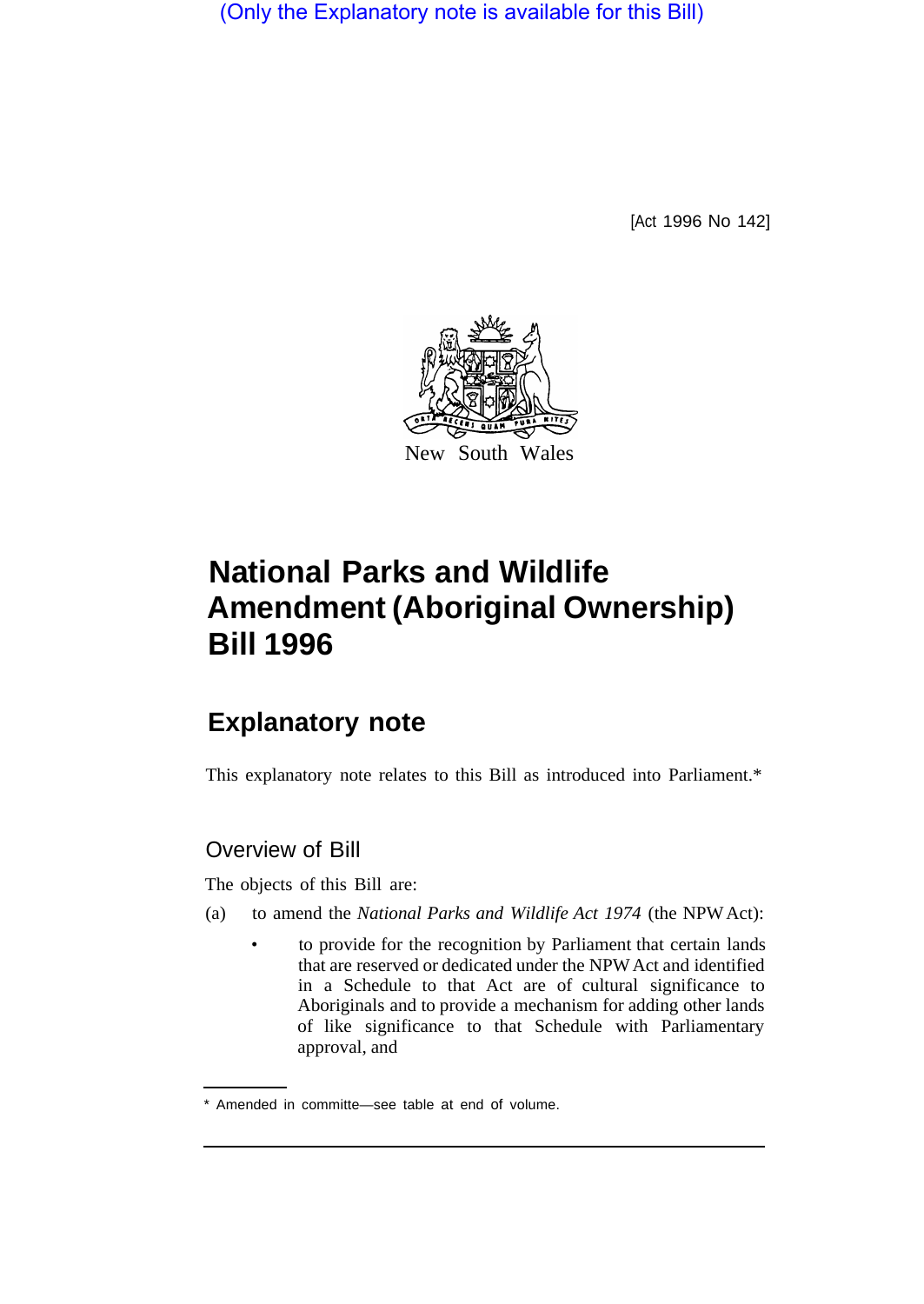Explanatory note

- to enable the reservation or dedication of lands of cultural significance to Aboriginals that are listed in the Schedule to be revoked so that the lands can be vested in one or more Aboriginal Land Councils (subject to any native title existing in the lands) and simultaneously re-reserved or re-dedicated under the NPW Act and leased to the Minister administering the Act, and
- to enable the reservation or dedication under the NPW Act and leasing to the Minister administering the Act of lands of nature conservation value that are granted to one or more Aboriginal Land Councils under the *Aboriginal Land Rights Act 1983* (the ALR Act), and
- to provide for the care, control and management of lands vested in Aboriginal Land Councils under the NPW Act or granted to Aboriginal Land Councils under the ALR Act and subsequently reserved or dedicated under the NPW Act to be exercised by a board of management, the majority of whose members have been identified, as Aboriginals having a cultural association with the lands, by entry in the register of Aboriginal owners kept under the ALR Act, and
- to authorise the Director-General of National Parks and Wildlife to return relics that are the property of the Crown to Aboriginal owners who are entitled to possession of them in accordance with Aboriginal tradition or to transfer them to other persons prescribed by the regulations for safekeeping, and
- to provide for the appointment by the Minister administering the NPW Act of 2 Aboriginal nominees of the New South Wales Aboriginal Land Council to the National Parks and Wildlife Advisory Council, and
- to make consequential changes, to enable regulations of a savings or transitional nature to be made as a consequence of enactment of the proposed Act and to insert transitional provisions, and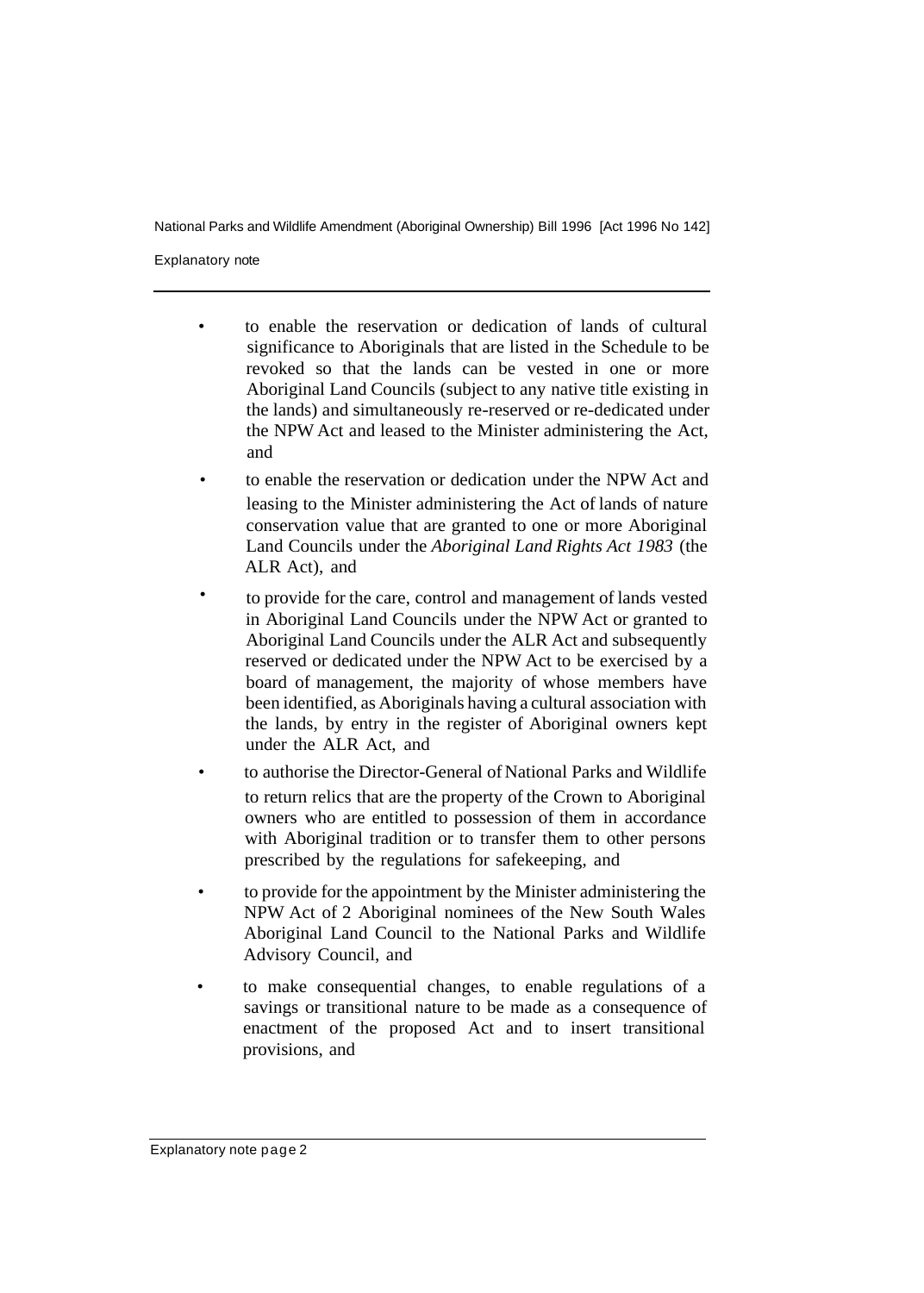Explanatory note

- (b) to amend the *Aboriginal Land Rights Act 1983:* 
	- to expand the functions of Aboriginal Land Councils so that they may negotiate: •
		- (i) the reservation or dedication and lease of lands of cultural significance to Aboriginals that are reserved or dedicated under the NPW Act with the Minister administering that Act so that the lands can be vested in them, or
		- (ii) the reservation or dedication and lease under the NPW Act of lands that are granted to them under the ALR Act, and
	- to enable the Minister administering legislation dealing with the sale or lease of Crown lands **(the Crown Lands Minister)** to grant claims under the ALR Act to lands having nature conservation value that could not otherwise be granted on the condition that the lands are reserved or dedicated under the NPW Act and leased to the Minister administering that Act, and •
	- to provide for the keeping by the Registrar appointed under the ALR Act of a register of Aboriginal owners of land, and •
	- to provide for appeals from decisions of the Registrar concerning the keeping of the register of Aboriginal owners to the Land and Environment Court and for the reference of matters by the Registrar to that Court for hearing and determination, and •
	- to make consequential changes, to enable regulations of a savings or transitional nature to be made as a consequence of enactment of the proposed Act and to insert a transitional provision, and •
- (c) to amend the *Land and Environment Court Act 1979* consequentially, and
- (d) to amend certain of the provisions of the NPW Act (as amended or inserted by the proposed Act) in consequence of the commencement of the *National Parks and Wildlife Amendment Act 1996* (which deals with regional parks and state recreation areas).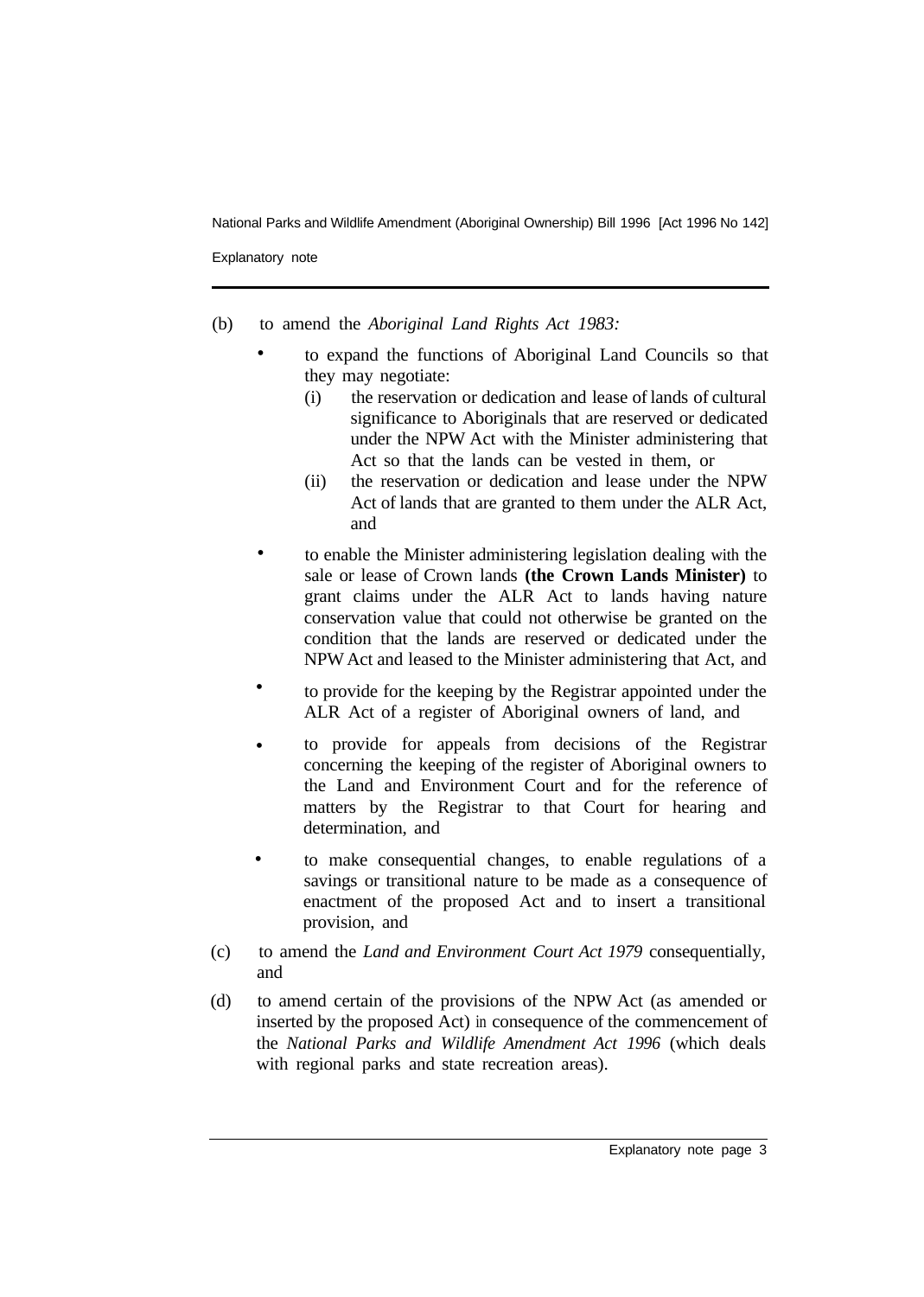Explanatory note

# Outline of provisions

**Clause 1** sets out the name (also called the short title) of the proposed Act.

**Clause 2** provides for the commencement of the proposed Act.

**Clause 3** is a formal provision giving effect to the amendments to the *National Parks and Wildlife Act 1974* set out in Schedule 1.

**Clause 4** is a formal provision giving effect to the amendments to the *Aboriginal Land Rights Act 1983* set out in Schedule 2.

**Clause 5** is a formal provision giving effect to the amendment to the Land and Environment Court Act I979 set out in Schedule 3.

**Clause 6** is a formal provision giving effect to amendments to the amendments to the *National Parks and Wildlife Act 1974* set out in Schedule 1 that are made in consequence of the commencement of the *National Parks and Wildlife Amendment Act 1996.* 

#### **Schedule 1 Amendment of National Parks and Wildlife Act 1974**

#### **Aboriginal land**

The proposed Act inserts Part 4A (Aboriginal land), containing 9 Divisions (proposed sections 71B–71BN) in the NPW Act and Schedule 14 to that Act. (See Schedule 1 [21] and [52]

#### **Division 1 Preliminary**

Division 1 (proposed sections 71B–71D) of proposed Part 4A deals with certain preliminary matters.

Certain definitions are provided for the purposes of the proposed Part. (See proposed section 71B. See also Schedule 1 [l] for additional definitions (proposed for insertion in section 5 of the NPW Act) of terms that are used generally in the Act.) Defined terms include the following:

*Aboriginal owner board members* of lands reserved or dedicated pursuant to proposed Part 4A, being Aboriginal owners who are members of the board of management appointed under Division 6 of the proposed Part for the lands.

Explanatory note page 4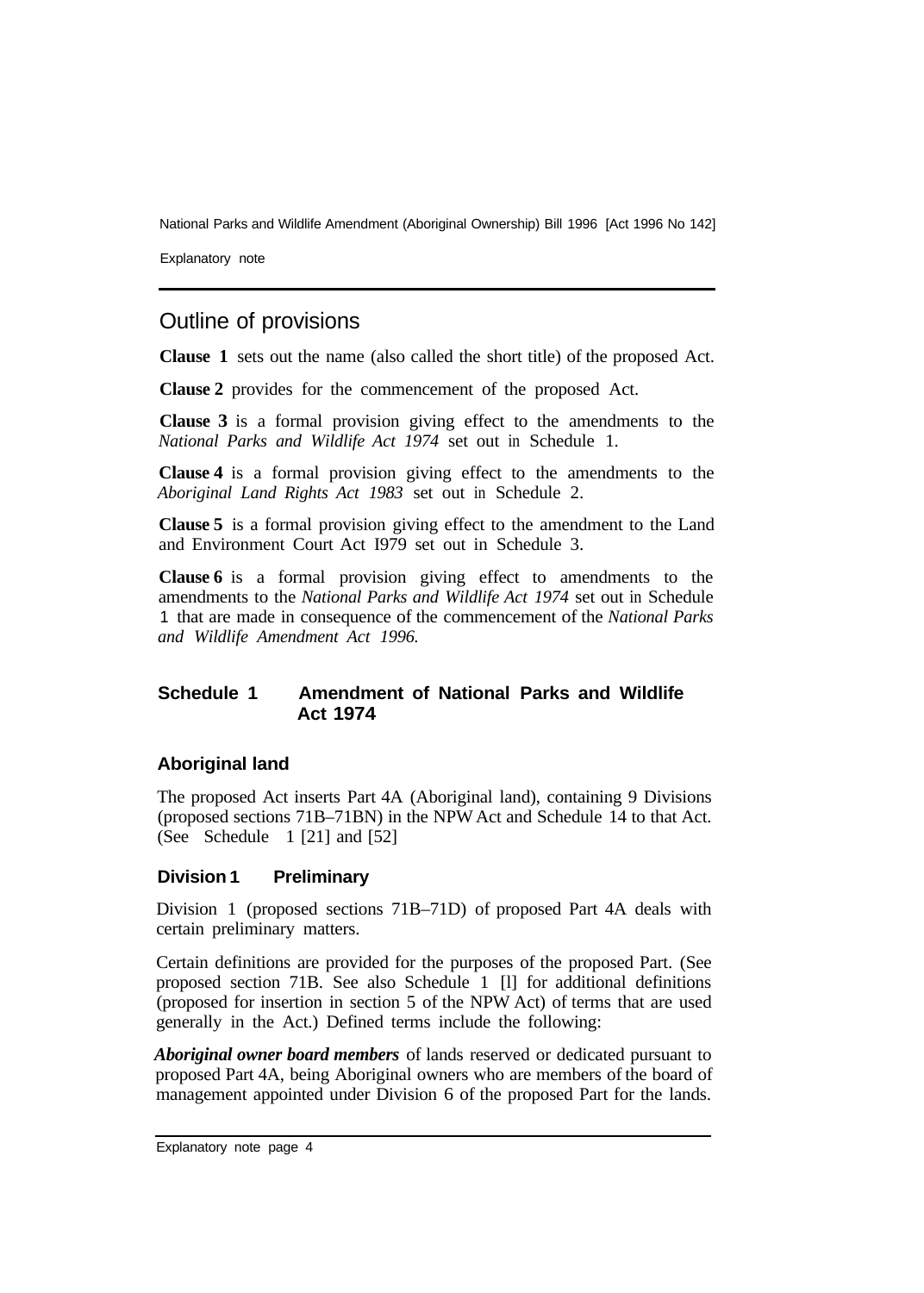Explanatory note

*Aboriginal owners* of land (defined by reference to the definition to be inserted in the ALR Act), being Aboriginals having a cultural association with the land who are named in the register of Aboriginal owners to be kept under proposed Part 8A of the ALR Act.

*ALR Act lands,* being lands to which proposed section 36A of the ALR Act applies, that are granted to one or more Aboriginal Land Councils under that Act. (Proposed section 36A of the ALR Act deals with the circumstances in which claims to Crown lands that are needed, or likely to be needed, for the essential public purpose of nature conservation may be granted.)

*Registrar,* being the Registrar appointed under proposed section 49 of the ALR Act. (See notes below on amendments to that Act in Schedule 2.)

Schedule 14 lands, being lands reserved or dedicated under the NPW Act, that are listed in Schedule 14 to that Act.

The terms *Aboriginal, Aboriginal Land Council, Local Aboriginal Land Council* and *New South Wales Aboriginal Land Council* have the same meanings as in the ALR Act.

The purpose of the proposed Part is to make provision for the lease to the Minister administering the NPW Act, and the reservation or dedication under that Act, of Schedule 14 lands and ALR Act lands.

So far as Schedule 14 lands are concerned, the proposed Part provides for the recognition of the cultural significance of those lands to Aboriginals and for the revocation of the reservation or dedication of those lands to enable them:

- (a) to be vested, on behalf of the Aboriginal owners, in one or more Local Aboriginal Land Councils or in the New South Wales Aboriginal Land Council, and
- (b) to be leased by that Aboriginal Land Council or Councils to the Minister, and
- (c) to be then reserved or dedicated in accordance with the proposed Part.

So far as ALR Act lands are concerned, the proposed Part provides for the lease of the lands by the Aboriginal Land Council or Councils in which they are vested to the Minister administering the NPW Act and for the reservation or dedication of the lands under that Act.

The taking of such action in respect of Schedule 14 lands or ALR Act lands is subject to any native title rights and interests (within the meaning of the *Native Title Act 1993* of the Commonwealth) existing in relation to the lands concerned immediately before the action is taken and does not extinguish or impair any such rights and interests. (See proposed section 71C.)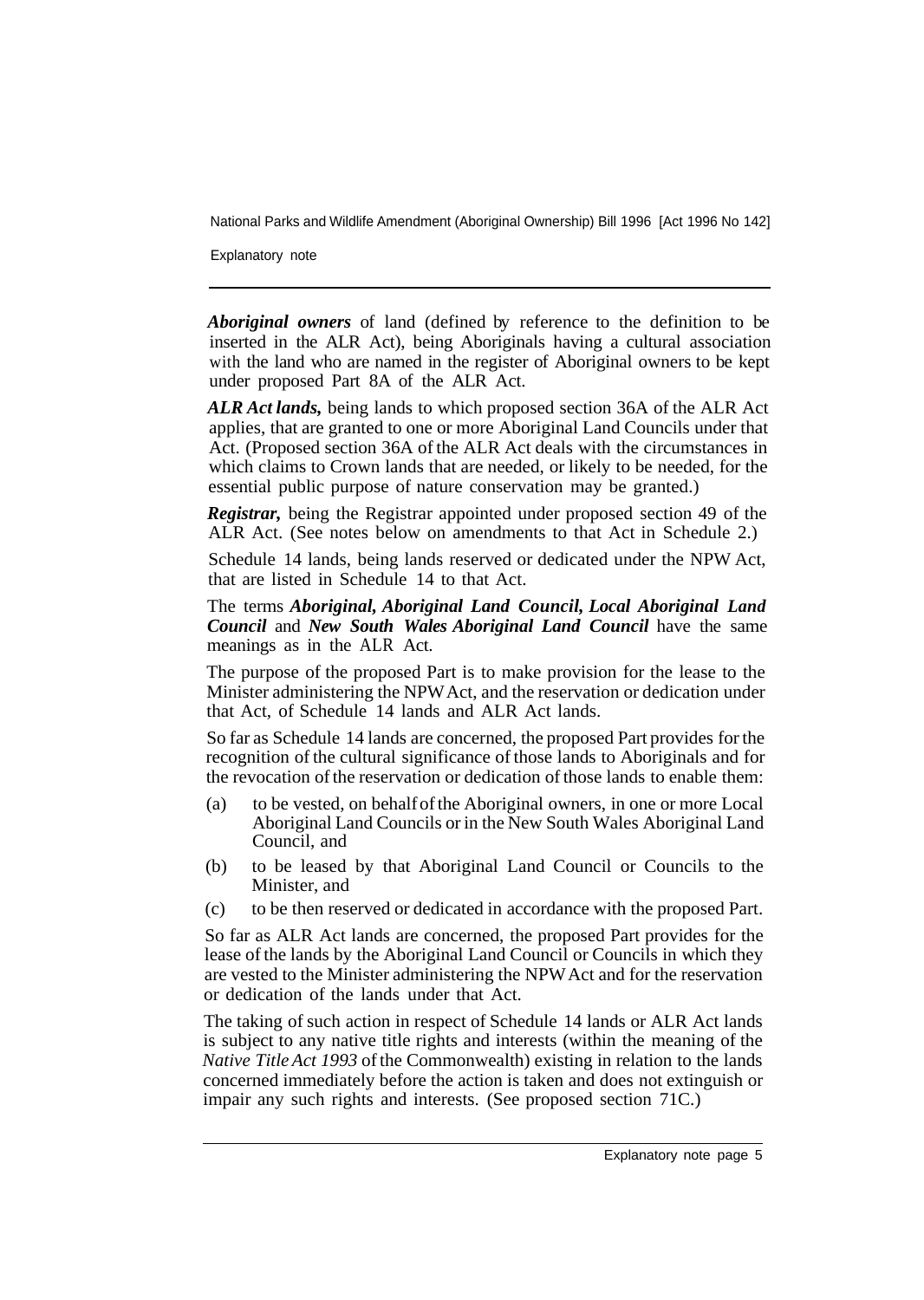Explanatory note

Provision is made for the recognition by Parliament that certain lands reserved or dedicated under the NPW Act are of cultural significance to Aboriginals. Land is stated to be of cultural significance to Aboriginals if the land is significant in terms of the traditions, observances, customs, beliefs or history of Aboriginals. This is the same concept as is employed in the ALR Act. (See proposed section 71D.) Reserved or dedicated lands identified as being of cultural significance to Aboriginals are listed in proposed Schedule 14. (See Schedule 1 [52].) These lands are:

Jervis Bay National Park

Mungo National Park

Mootwingee Historic Site, Mootwingee National Park and Coturaundee Nature Reserve

Mount Grenfell Historic Site

Mount Yarrowyck Nature Reserve

Division 7 of the proposed Part (as to which, see notes below) makes provision as to the addition of lands to Schedule 14 by Act of Parliament following consideration of proposals, and the making of recommendations, for this purpose. Lands may be omitted from Schedule 14 only by Act of Parliament. (See proposed section 71BM in Division 9.)

#### **Division 2 Negotiations for lease**

Division 2 (proposed sections 71E–71L) makes provision as to negotiations for leases under the proposed Part. The Division applies in respect of both Schedule 14 lands and ALR Act lands. (See proposed section 71E.)

Lease negotiations under the proposed Part are conducted for 2 purposes.

Firstly, and so far as Schedule 14 lands are concerned, the aim of the negotiations is to ascertain whether an Aboriginal Land Council or Councils wish to have lands that are listed in Schedule 14, freed from their existing reservation or dedication under the Act but subject to native title, vested in the Aboriginal Land Council or Councils in return for a lease of the lands by the Aboriginal Land Council or Councils to the Minister and subsequent re-reservation or re-dedication of the lands under the Act.

So far as ALR Act lands are concerned, the first aim of the negotiations is to determine whether one or more Aboriginal Land Councils that have claimed the lands under the ALR Act are agreeable, if the claim is granted, to lease the lands to the Minister administering the NPW Act and to the reservation or dedication of the lands under that Act.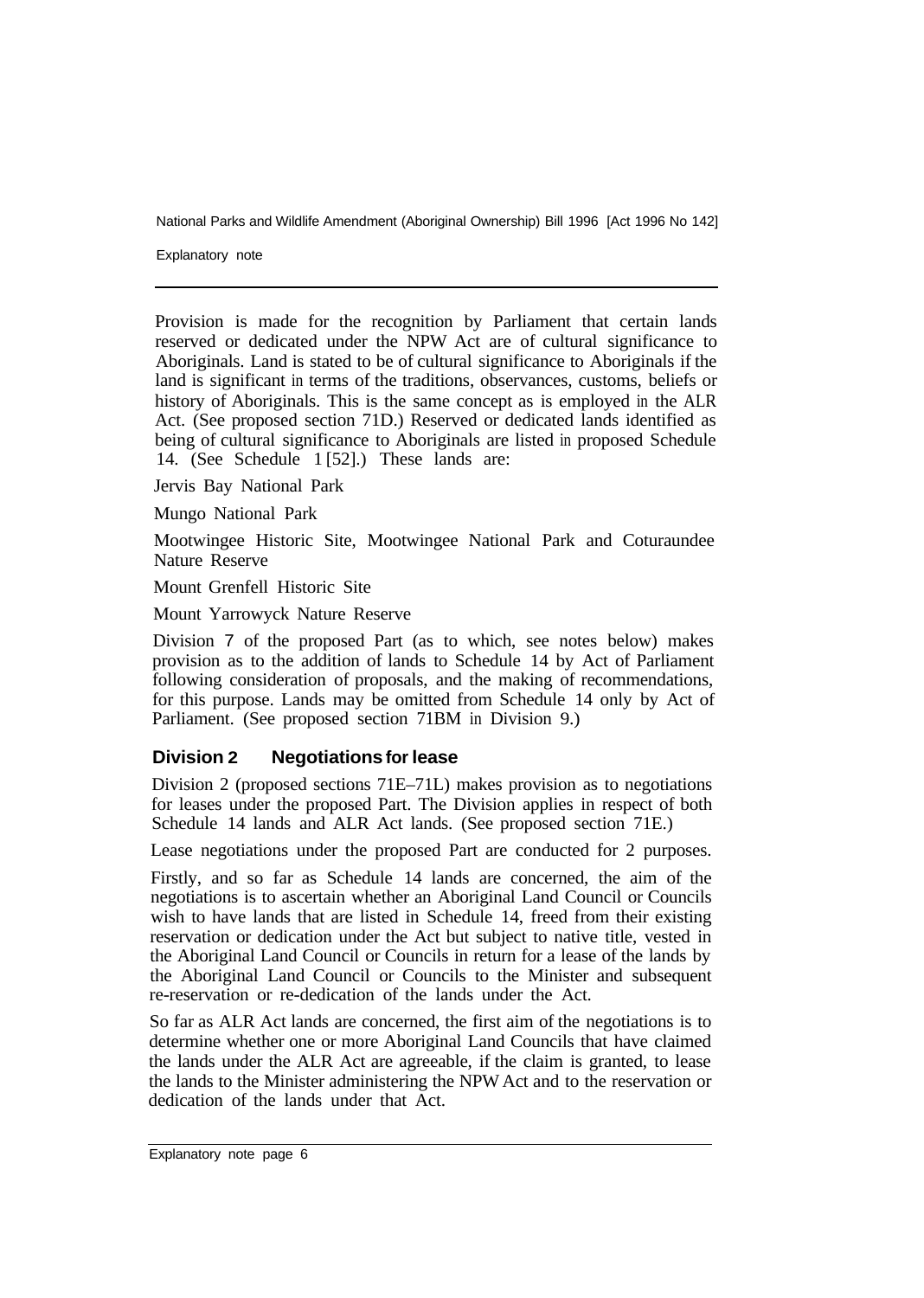Explanatory note

Secondly, if the negotiations referred to above result in an affirmative response, negotiations may continue with a view to settling the terms of the lease of the lands between the Minister and the Aboriginal Land Council or Councils concerned. (See proposed section 71F.)

The proposed Part makes provision for the appointment of an Aboriginal negotiating panel to participate in the negotiations concerning a lease with the Minister and an Aboriginal Land Council or Councils. If Aboriginal owners of the lands concerned have not been ascertained when the negotiations commence, the Minister may, after consulting with the Minister administering the ALR Act, appoint a negotiating panel from among Aboriginals who, in the Minister's opinion, have a cultural association with the lands concerned. If the Aboriginal -owners of the lands have been identified when the negotiations commence, the Minister is, after consulting with the Aboriginal owners or their representatives, to appoint the panel members from among the Aboriginal owners. The Minister may consult with relevant persons or bodies who, in the Minister's opinion, may assist the Minister to ensure that negotiating panels are appropriately constituted. (See proposed sections 71G and 71H.)

The role of an Aboriginal negotiating panel is to participate in the negotiations with the Minister and one or more Aboriginal Land Councils for the purposes of the Division, to provide the Minister administering the NPW Act with an assessment of the cultural significance of ALR Act lands and to recommend a name for any lands that are to be reserved or dedicated under the NPW Act as a result of the negotiations. (See proposed section 711.)

The Minister is specifically authorised to enter into negotiations with Aboriginal negotiating panels and one or more Local Aboriginal Land Councils or the New South Wales Aboriginal Land Council for the purposes of the Division. (See proposed section 715.)

Any disagreement between an Aboriginal negotiating panel and one or more Aboriginal Land Councils concerning the negotiations that cannot be resolved otherwise is to be referred to mediation for resolution. The Minister may decline to proceed with negotiations until a dispute has been resolved. (See proposed section 71K.)

In the event that both one or more Local Aboriginal Land Councils and the New South Wales Aboriginal Land Council wish to have Schedule 14 lands vested in them or it, the Minister is to give preference, if Aboriginal owners of the lands have been identified, to their wishes or, if Aboriginal owners of the lands have not been identified, to the wishes of the Local Aboriginal Land Council or Councils. (See proposed section 71L.)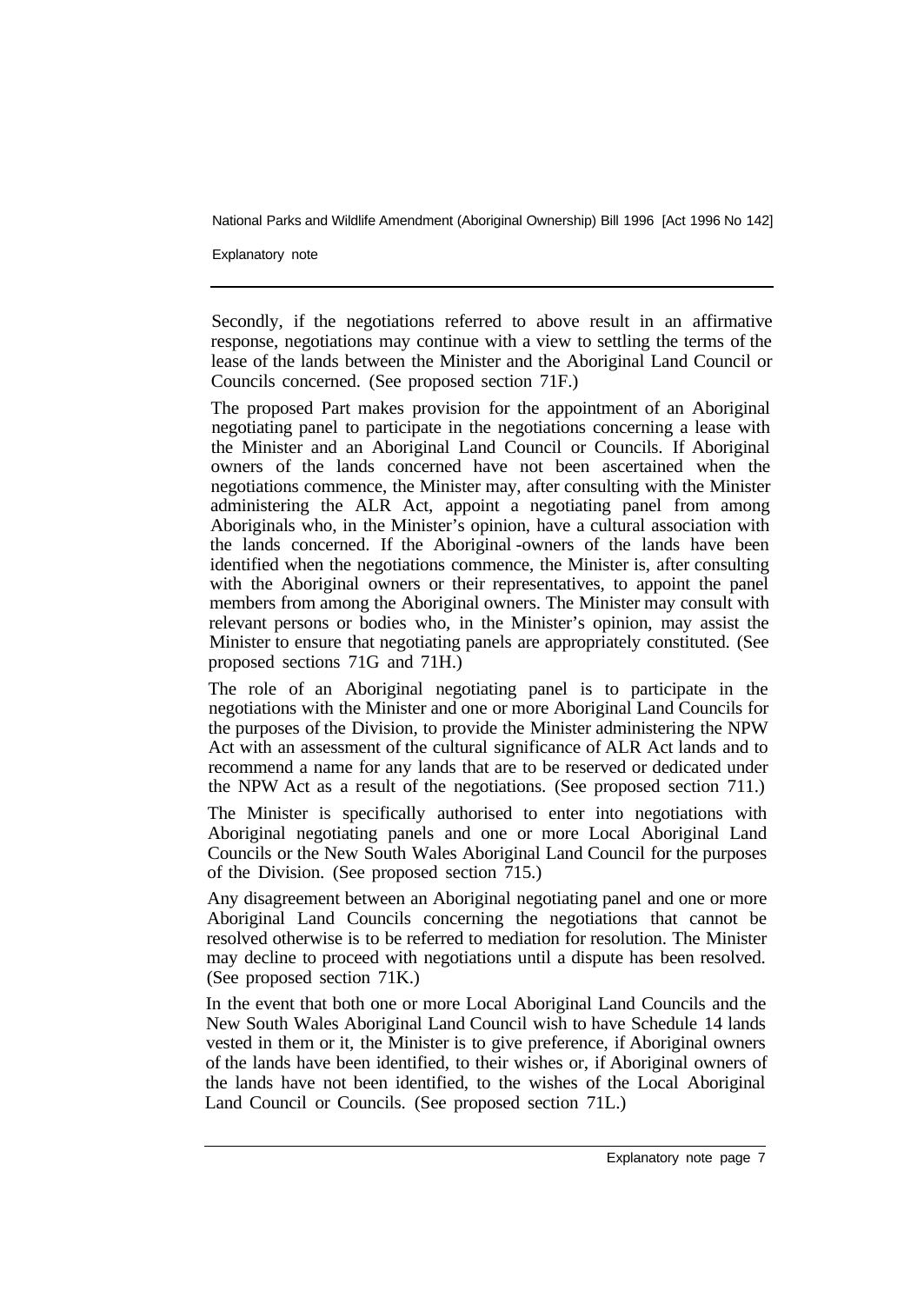Explanatory note

#### **Division 3 Vesting and reservation or dedication of Schedule 14 lands**

This Division applies to Schedule 14 lands only unless the NPW Act otherwise expressly provides. (See proposed section 71M.)

If, as a result of negotiations concerning Schedule 14 lands, it is proposed to change the classification of the lands from that listed in Schedule 14 to another classification (such as, for example from a nature reserve to a national park), the Minister is to cause a notification of the proposal to be laid before each House of Parliament. If a House of Parliament passes a resolution disallowing the notification, no further action is to be taken at that time with respect to the matter. An option to enable the matter, with or without amendments, to be re-submitted at a later date is provided. (See proposed section 71N.)

If no change in the classification of Schedule 14 lands is proposed or no resolution disallowing a notification to allow such a change is or can be passed, on completion of the negotiations and preparation of a draft lease, the Governor may, by proclamation published in the Gazette:

- revoke the existing reservation or dedication under the NPW Act of the Schedule 14 lands that are the subject of the lease, and
- vest the lands in the Aboriginal Land Council or Councils that are leasing the lands to the Minister (subject to any existing native title rights and interests in relation to the lands and any other existing interests under the NPW Act), and
- reserve or dedicate the lands under the NPW Act. (See proposed section 710.)

On publication of the proclamation, the current reservation or dedication of the lands is revoked, the lands vest in the Aboriginal Land Council or Councils named as lessor or lessors in the lease (but subject to any native title existing in relation to the lands and any existing registered interest in the lands), the lease takes effect and its term commences to run, and the lands are reserved or dedicated under the NPW Act. (See proposed section 71P.)

The Division also contains provisions dealing with various matters that are of general application. These matters include the management of the lands by the Director-General of National Parks and Wildlife pending establishment of a board of management, the role of the staff of the National Parks and Wildlife Service, the protection of existing interests relating to the lands and the application of existing regulations to the lands. (See proposed section 714.)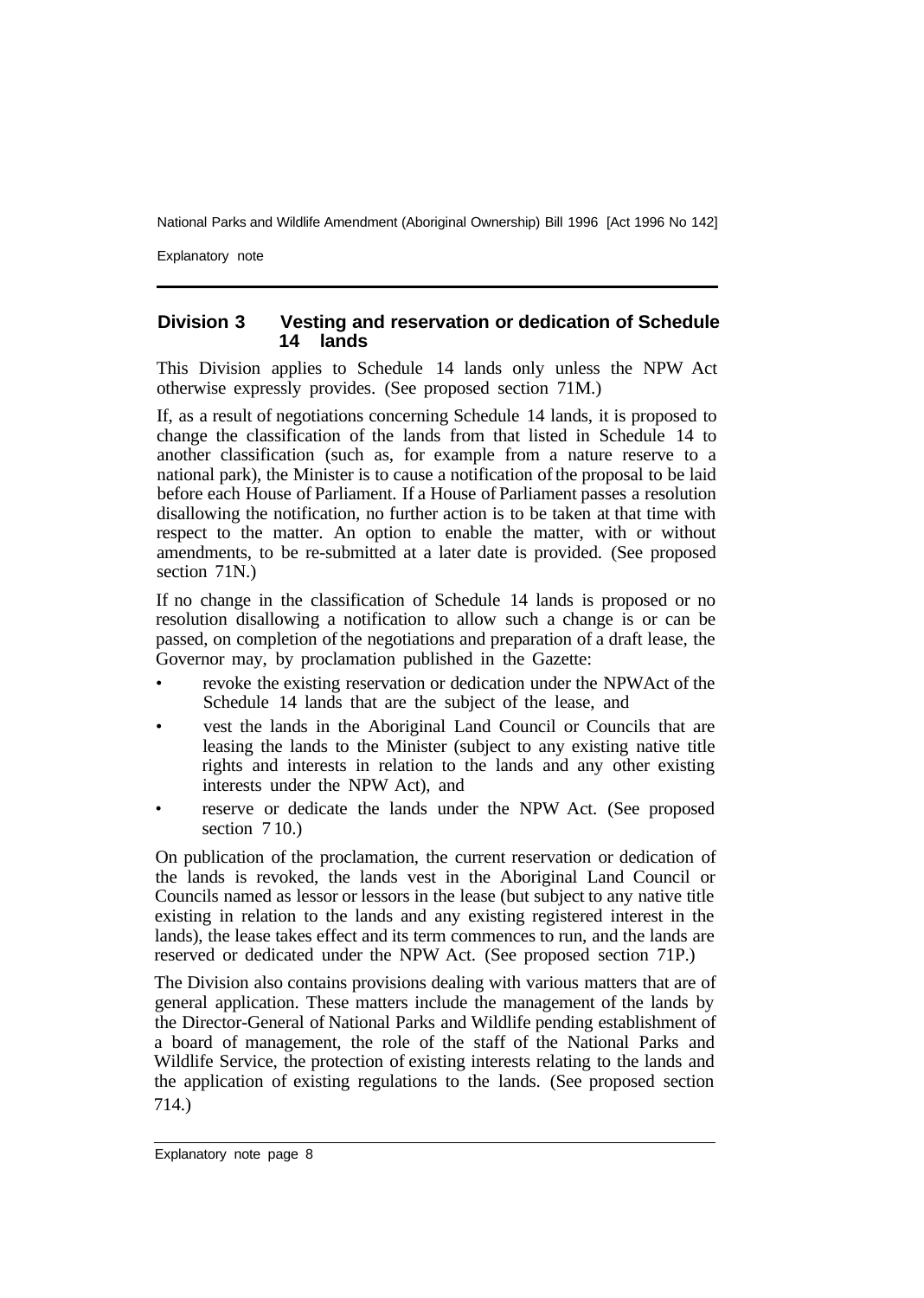Explanatory note

The Division also provides that certain provisions of the NPW Act that are inapplicable to Schedule 14 lands do not apply in respect of those lands. These provisions cover such matters as advisory committees, reservation and dedication procedures, the naming of the lands and the transfer of property and staff where trustees are involved. The Division makes it clear however that certain other provisions of the NPW Act, dealing with such matters as the revocation of reservations or dedications, existing interests, restrictions on disposal of or dealing with reserved or dedicated lands, mining and the application of legislation dealing with forestry, soil conservation and fisheries management, do apply for the benefit of such lands. (See proposed sections 71R–71T.)

Provision is made as to the naming of the reserved or dedicated lands. The name assigned is to be that recommended by the Aboriginal negotiating panel involved in the negotiations for the vesting and leasing of the lands. Provision is also made as to the manner in which the name assigned to the lands may, on the recommendation of the Aboriginal owner board members, be changed. (See proposed section 71U.)

No consideration or stamp duty is payable by an Aboriginal Land Council or Councils for or in respect of the vesting of lands in the Aboriginal Land Council or Councils under the Division. (See proposed section 71V.)

Provision is made for the leasing and reservation or dedication under the proposed Part of a part or parts only of lands listed in Schedule 14. (See proposed section 71W.)

# **Division 4 Reservation or dedication of ALR Act lands**

This Division applies to lands to which section 36A (Special provision concerning certain Crown lands having nature conservation value) of the ALR Act applies and to ALR Act lands only, and it applies only if lease negotiations concerning the lands have been concluded and have resulted in the preparation of a draft lease that has been executed in escrow by the Minister and the Aboriginal Land Council or Councils concerned. (See proposed section 71X.)

The Governor may, on the grant of the ALR Act lands that are the subject of the lease, by proclamation published in the Gazette, reserve or dedicate the lands under the NPW Act. On publication of the proclamation, the lease takes effect and its term commences to run and the lands are reserved or dedicated under the NPW Act (but subject to any native title rights or interests or other interests that exist in relation to the lands). (See proposed sections 71Y and 712.)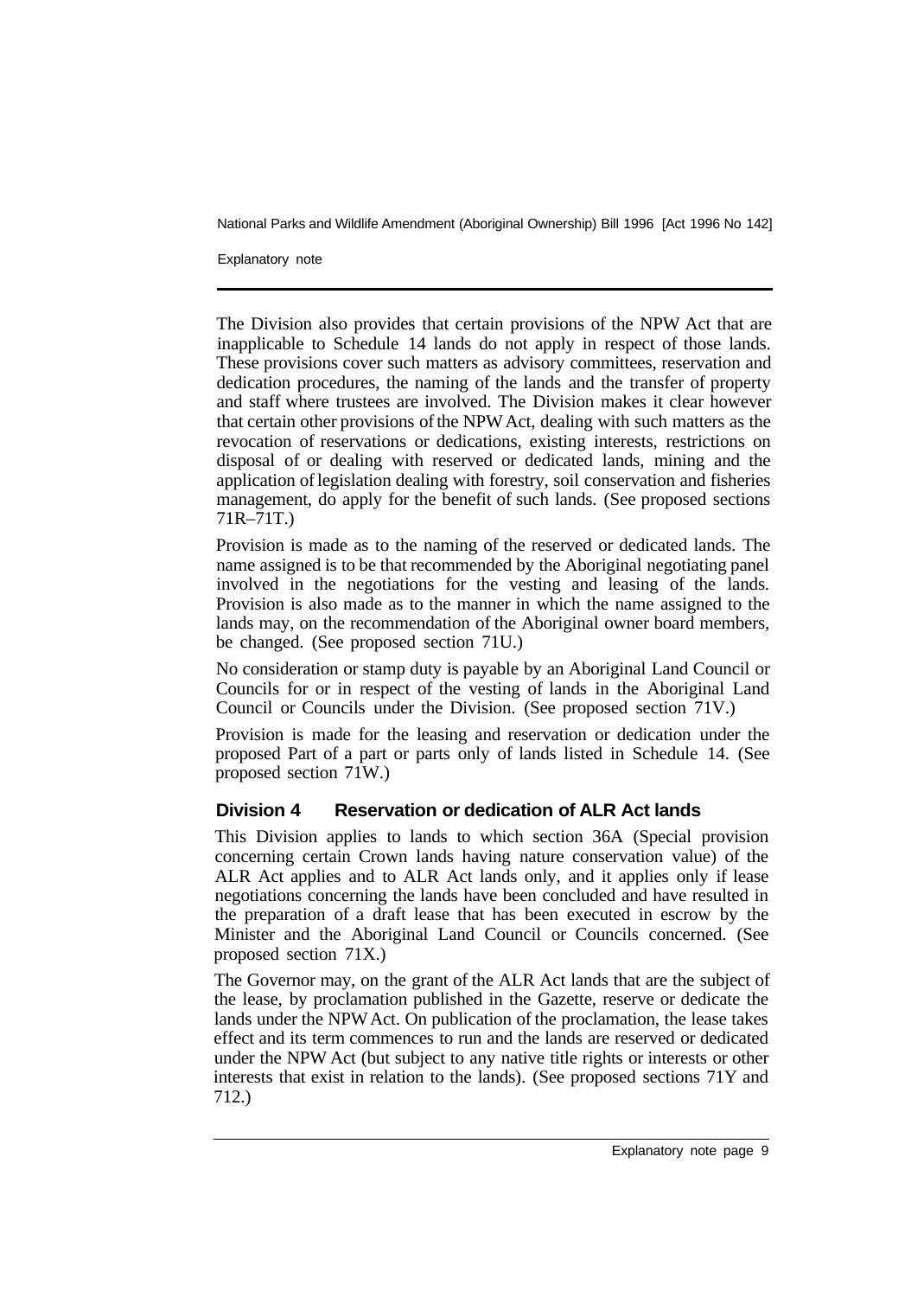Explanatory note

The Division also contains provisions dealing with various matters that are of general application. These matters include the management of the lands by the Director-General of National Parks and Wildlife pending establishment of a board of management, the role of the staff of the National Parks and Wildlife Service and the application of certain provisions of Division 3 (that deals with the reservation or dedication of Schedule 14 lands) to ALR Act lands that are reserved or dedicated under this Division. (See proposed sections 71AA and 71AB.)

#### **Division 5 Provisions as to leases**

This Division applies to both Schedule 14 lands and ALR Act lands. (See proposed section 71AC.)

A lease negotiated under the proposed Part must contain certain terms that are specified in this Division. These terms include requirements that the lease must cover the whole of the lands vested in the Aboriginal Land Council or Councils and must be for a term of at least 30 years with unlimited successive renewals of at least 30 years each if each party agrees to the renewal.

Care, control and management of. the lands is to be vested in a board of management.

The Aboriginal Land Council or Councils in which the lands are vested are required to acknowledge in the lease that they hold the lands on behalf of the Aboriginal owners.

The lease must also make provision for the Director-General of National Parks and Wildlife to exercise his or her functions on and with respect to the lands (for example, regarding staffing, administration and enforcement of regulations). These functions are to be exercised subject to any plan of management for the lands and directions given by the board of management.

Aboriginal owners, and any other Aboriginals (with the consent of the Aboriginal owner board members) are entitled (subject to the NPW Act and any plan of management in force for the land) to enter and use the land for hunting or fishing for, or the gathering of, traditional foods for domestic, ceremonial and religious purposes within the bounds of Aboriginal tradition.

Interests granted under the NPW Act or other Acts and existing at the date of the lease are to be protected.

The lease must contain a term guaranteeing the public access to the lands subject to the plan of management, the NPW Act and the regulations under that Act.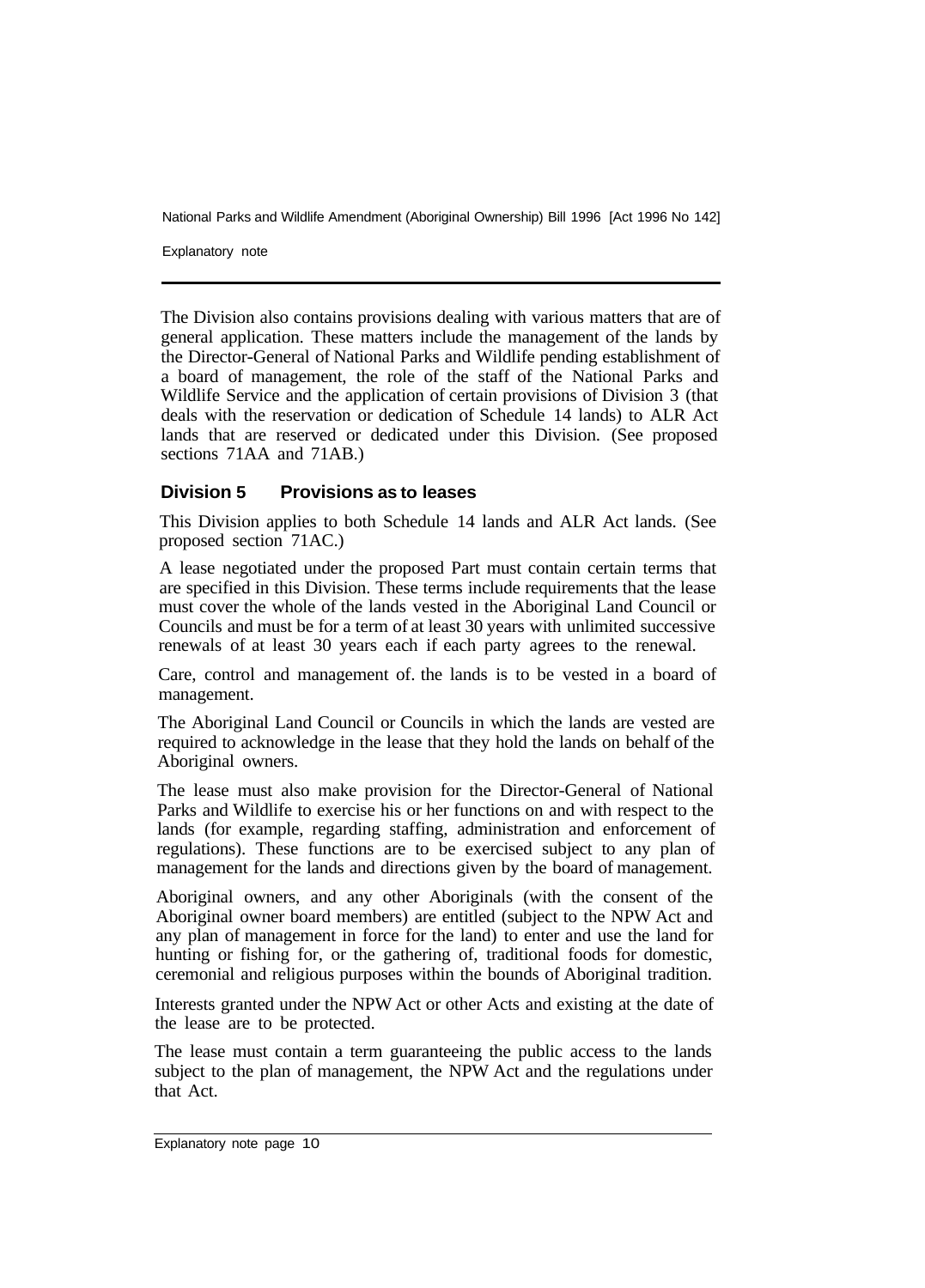Explanatory note

The Aboriginal Land Council or Councils are precluded from dealing with the lands in specified ways and other dealings that are permitted require the Minister's consent.

Other required lease terms include the making of provision for the Minister to consult with the Aboriginal Land Council or Councils in which the land is vested concerning regulations. Compliance with any special requirements that may apply if the lands are listed as, or as part of, a World Heritage property is to be covered as is a requirement for the Minister to use the Minister's best endeavours to implement any National Parks and Wildlife Service plan concerning Aboriginal employment.

The Minister and the Aboriginal Land Council or Councils may agree on insertion of such other lease terms, not inconsistent with the NPW Act or regulations under it, as they consider appropriate. (See proposed section 71AD.)

The Division provides for the Minister to pay rent under any lease entered into out of the Consolidated Fund which is, to the necessary extent, appropriated for this purpose. The manner of calculating the rent is specified. Any rent paid by the Minister is to be carried into a separate account in the National Parks and Wildlife Fund maintained under the NPW Act and is to be disbursed for the benefit of, and in accordance with any plan of management for, the lands concerned. (See proposed section 71AE, and Schedule 1 [37]–[40] as to payments into and out of the National Parks and Wildlife Fund.)

Provision is made as to the dating and registration of leases (as well as the registration of the vesting of Schedule 14 lands). (See proposed sections 71AF and 71AG.)

Provision is made for the review of a lease at least once every 5 years during its term as well as for the re-negotiation of lease provisions at least 5 years before a lease expires. The Division also includes provisions dealing with the dating and registration of re-negotiated leases, variation of leases and holding over under leases. (See proposed sections 71AH–71AL.)

# **Division 6 Boards of management**

This Division applies with respect to both Schedule 14 lands and ALR Act lands. (See proposed section 71AM.)

Provision is made for the establishment of a board of management for lands reserved or dedicated under the proposed Part. A board is to have at least 11,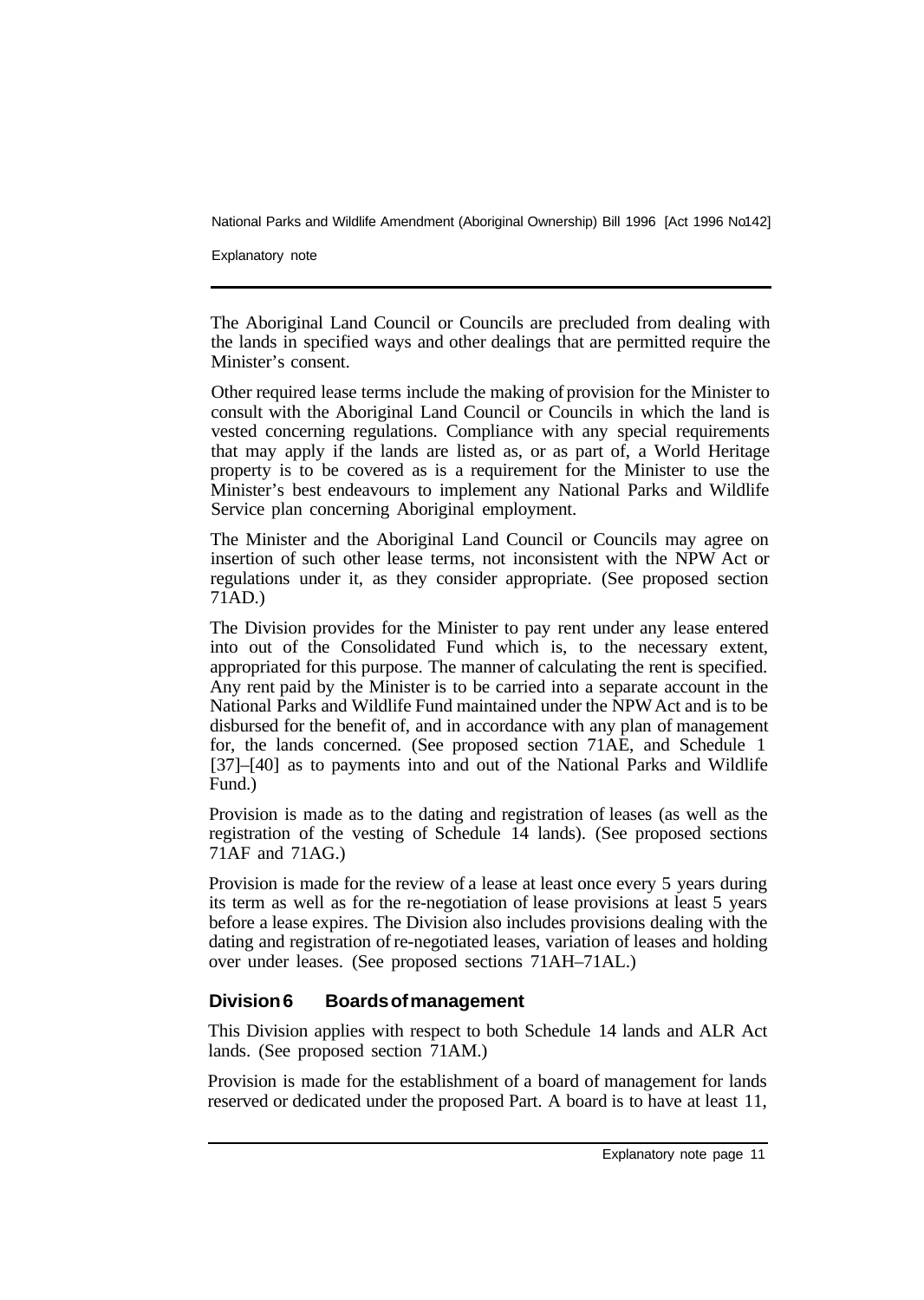Explanatory note

but no more than 13, members. The members are to be appointed by the Minister administering the NPW Act with the concurrence of the Minister administering the ALR Act.

The majority of the members of the board are to be Aboriginal owners of the lands concerned who may nominate themselves or be nominated by another Aboriginal owner with the consent of the nominee. One member is to be appointed from nominees of Local Aboriginal Land Councils in whose area the lands are situated. One member is to be appointed to represent the local council or councils (if any) for the area comprising, or adjoining, the lands concerned. One member is to be an officer of the National Parks and Wildlife Service, one member is to be appointed to represent local conservation interests and one member is to be appointed to represent owners, lessees and occupiers of land adjoining or in the vicinity of the lands. (See proposed section 71AN.)

The functions of a board are to exercise care, control and management of the lands concerned, to prepare a plan of management for the lands and to supervise payments from the National Parks and Wildlife Fund with respect to the lands. In the exercise of its functions, a board is subject to the Minister's control and direction. However, the Minister may not give directions concerning certain reports, advice or recommendations prepared, given or made by the board or concerning any decision of the board, not inconsistent with the NPW Act or any plan of management for the lands, that relates to the care, control and management of Aboriginal heritage and culture within the lands. (See proposed section 71AO.)

Members of a board of management may be appointed for a term of not less than 4 and not more than 6 years, and are eligible for re-appointment (if otherwise qualified). (See proposed section 71AP.)

The board of management is required to keep proper accounts and records as to its operations in the manner specified by the Division. (See proposed section 71AQ.)

# **Division 7 Addition of lands to Schedule 14**

This Division applies to Schedule 14 lands only. (See proposed section 71AR.)

The Division provides for the making of proposals for the identification of lands reserved or dedicated under the NPW Act as lands of cultural

Explanatory note page 12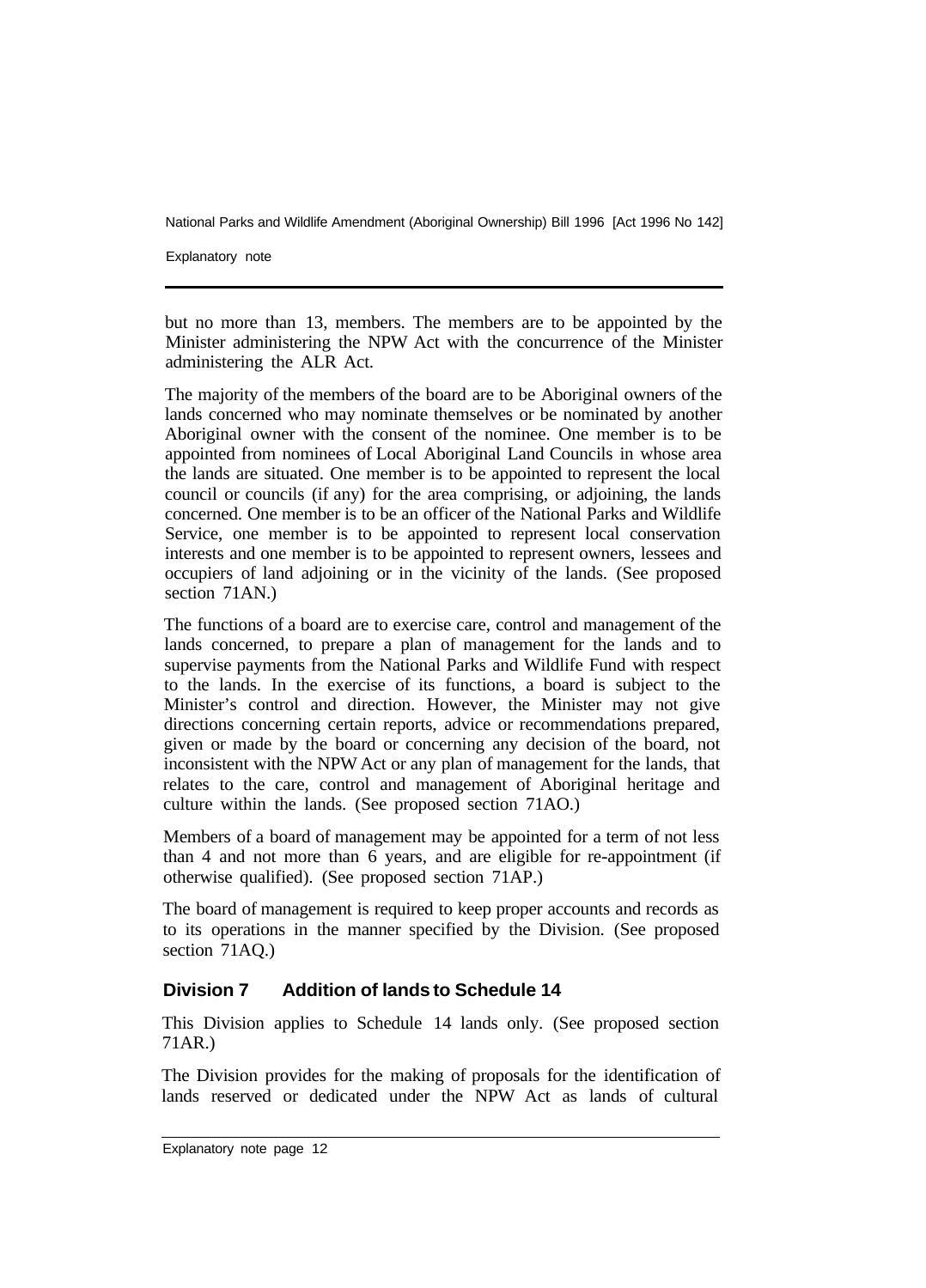Explanatory note

significance to Aboriginals for addition to Schedule 14 of the NPW Act. The Registrar appointed under the ALR Act is required to notify specified persons and bodies of such proposals. (See proposed section 71AS.)

The Director-General is required to make an assessment of the cultural significance of the lands concerned to Aboriginals and to make a report to the Minister in relation to the proposal. The Director-General may consult with specified persons or bodies for this purpose. (See proposed section 7lAT.)

Provision is made as to the matters to which the Director-General must refer in the report to the Minister. (See proposed section 71AU.)

On receiving a report from the Director-General, the Minister is required to consider whether the lands concerned are of cultural significance to Aboriginals and, if so, whether the Minister should recommend to the Governor that they be listed in Schedule 14. The Minister is not to make a recommendation unless the Minister is satisfied that the significance of the lands to Aboriginals is at least equivalent to that of lands already listed in Schedule 14. (See proposed section 71AV.)

Additional lands may be listed in Schedule 14 only by an Act of Parliament. If lands are so listed, the lands may be dealt with in accordance with Divisions 2,3,5 and 6 of the proposed Part. (See proposed section 71AW and previous notes concerning Divisions  $2,3,5$  and 6.)

#### **Division 8 Addition of lands to Schedule 14 lands or ALR Act lands leased under Part**

This Division applies to Schedule 14 lands and ALR Act lands that are leased and reserved or dedicated under proposed Part 4A. (See proposed section 71AX.)

*Area* is defined for the purposes of the Division to mean a land classification (that is, a national park or other site, area, park or reserve type that is capable of reservation or dedication under the NPW Act) that is leased and reserved or dedicated under the proposed Part. (See proposed section 71AY.)

The Division makes it clear that lands may be reserved or dedicated as part of an area already reserved or dedicated under the proposed Part but only with the consent of the Aboriginal Land Council or Councils in which the area is vested and the board of management for the area. (See proposed section 71AZ.)

Lands already reserved or dedicated under the NPW Act may be added as part of an area only if they are listed in Schedule 14. Provision is made as to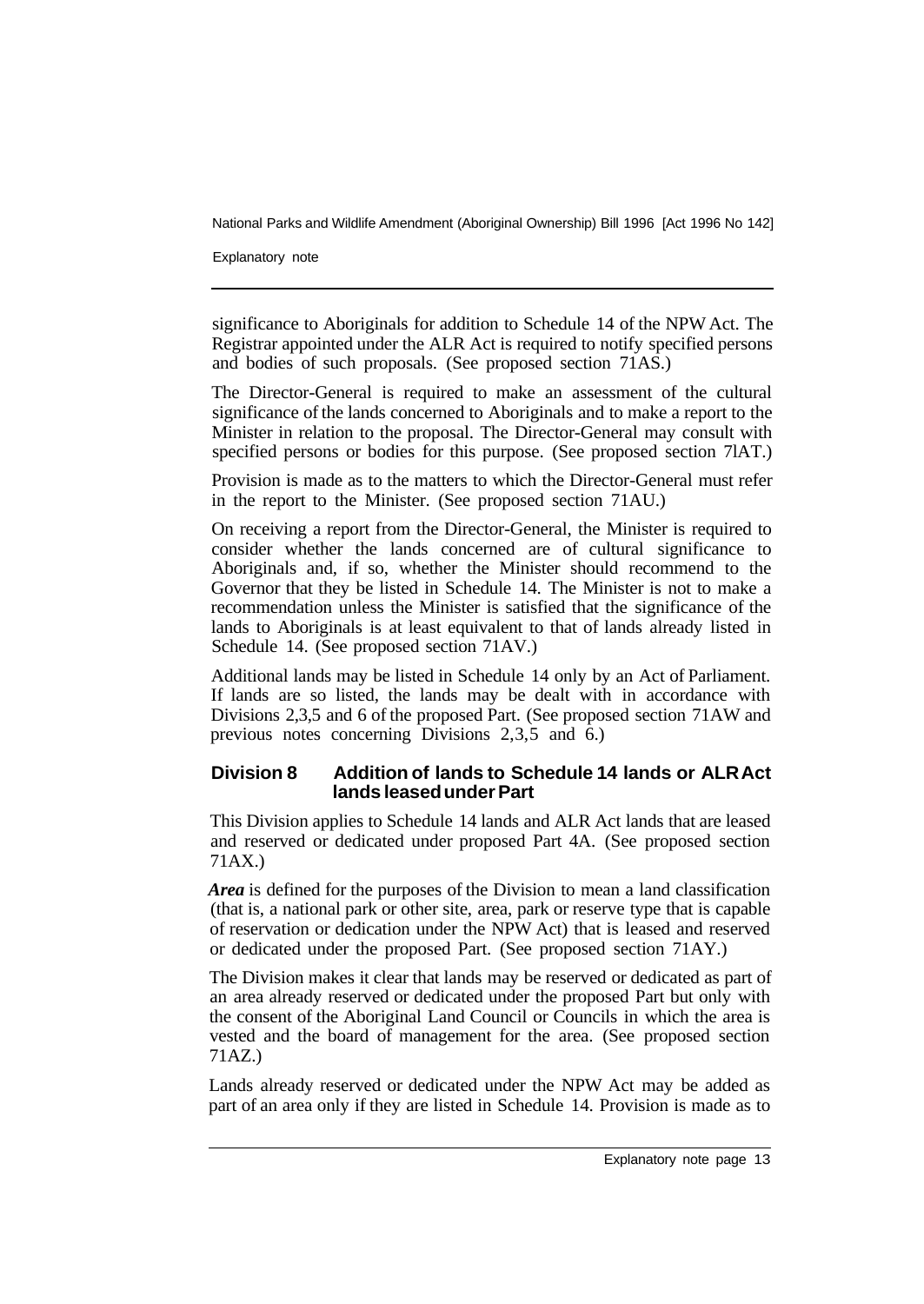Explanatory note

the manner in which such lands may be added to an area and as to the consequences of the addition of the lands, including the application of the existing lease between the Aboriginal Land Council or Councils and the Minister over the area to those lands. Provision is made as to the tabling, and disallowance, of a proclamation by which such an addition is made if the proclamation effects a change from the existing classification of the lands under the NPW Act to another classification. (See proposed sections 7 1BA and 71BB.)

Provision is also made for the addition to areas of certain specified lands that are not already reserved or dedicated under the NPW Act, as to the manner in which such lands may be added to areas and as to the consequences of the addition of the lands. (See proposed section 71BC

The Division stipulates that certain provisions of Division 3 (that deals with the initial reservation or dedication of Schedule 14 lands under the proposed Part) apply, with modifications, to lands that are added to areas under this Division. (See proposed section 71BD.)

On the addition of lands to an area, a party to the lease over the area may request a review of the provisions of the lease if the next regular review of the lease provided for by Division 5 of the proposed Part is not due within the next 2 years. A review for the purposes of this Division is to be conducted in the same way as a review under Division 5. (See proposed section 71BE.)

#### **Division 9 Miscellaneous**

This Division applies to both Schedule 14 lands and ALR Act lands. (See proposed section 71BF)

Aboriginal Land Councils in which reserved or dedicated lands are vested are required, when acting under the NPW Act or a lease of the lands made under the proposed Part, to act only with the agreement of the Aboriginal owner board members for the lands. (See proposed section 71BG.)

The Director-General of National Parks and Wildlife and the National Parks and Wildlife Service are required, when acting under the NPW Act in relation to the management of lands to which the proposed Part applies, to have regard to the interests of the Aboriginal owners of the lands. (See proposed section 71BH.)

Provision is made that the exercise of land management activities by a board of management, the Director-General of National Parks and Wildlife or the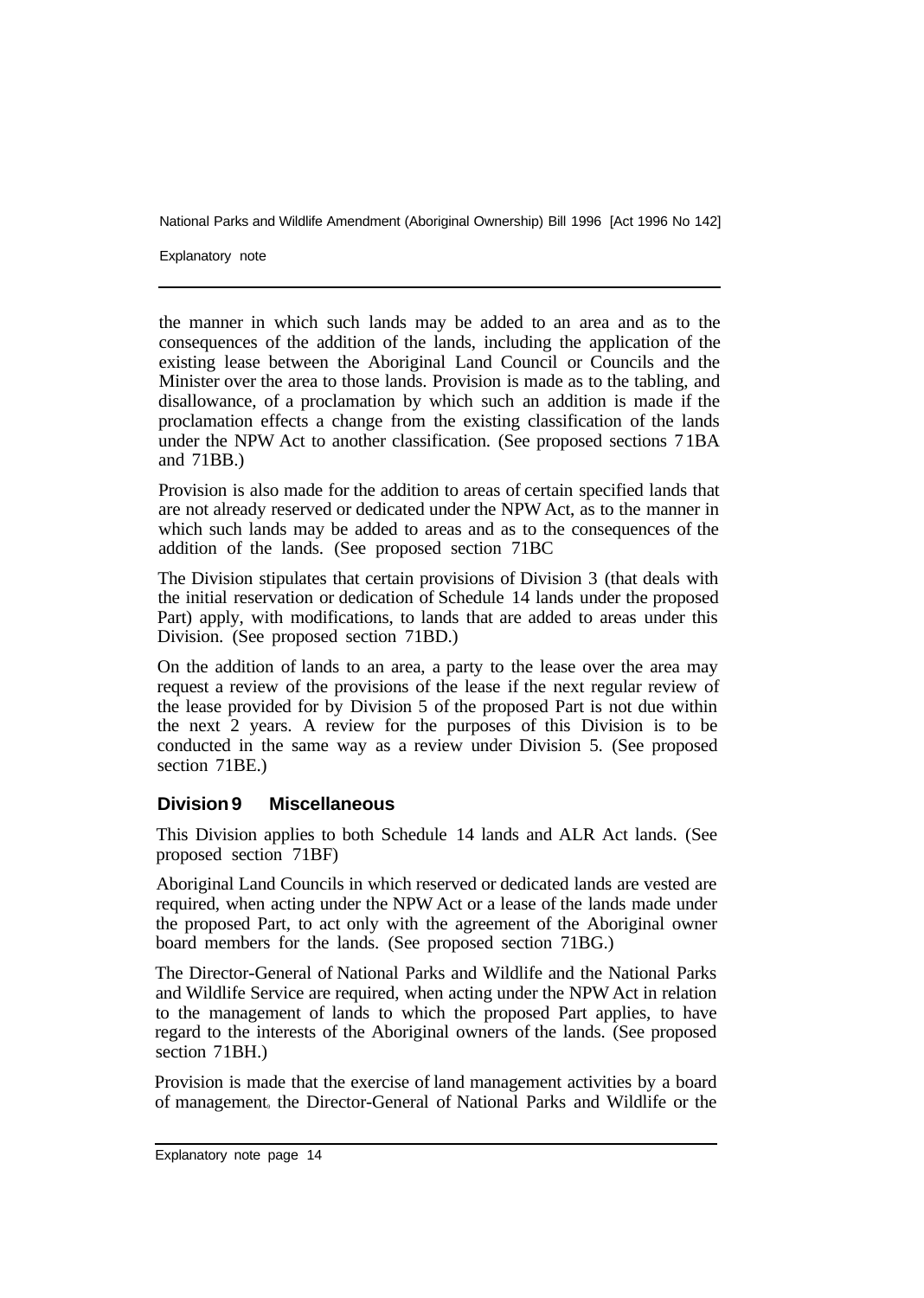Explanatory note

National Parks and Wildlife Service is subject to the preservation of any native title rights and interests that exist in relation to the lands. If native title is found to exist in relation to the lands, the Minister, the Aboriginal Land Council or Councils in which the lands are vested and the board of management for the lands are authorised to enter into arrangements with the common law native title holders or their representatives (or both) to ensure that the native title rights and interests in relation to the lands are preserved. (See proposed section 71BI.)

The Division makes provision for the arbitration of disputes between the Director-General of National Parks and Wildlife and a board of management or between the Minister or Director-General and an Aboriginal Land Council or Councils concerning matters arising under the proposed Part. (See proposed section 71BJ.)

If the only Local Aboriginal Land Council in which lands are vested is dissolved or if all the Local Aboriginal Land Councils in which one parcel of lands are vested are dissolved, the lands vest in the Aboriginal owners of the lands recorded in the register of Aboriginal owners kept under the ALR Act until such time as a new Aboriginal Land Council or Councils are constituted for the area in which the lands concerned are situated whereupon the lands vest in that Council or those Councils. (See proposed section 71BK.)

The Division provides that, in the absence of an express statement to the contrary in the NPW Act or any other Act or law, lands leased by the Minister under the proposed Part are taken not to be leased for private purposes but are to be taken, for all purposes, to be lands reserved or dedicated under Part 4 of the NPW Act and that a board of management of lands vested under Part 4A is taken, for all purposes, to be a public authority. (See proposed section 71BL.)

Provision is made that proposed Schedule 14 (in which the lands of cultural significance to Aboriginals are listed) may be amended by the omission of lands only by an Act of Parliament. (See proposed section 71BM.) (As noted above, lands may only be added to Schedule 14 by Act of Parliament. See proposed section 71AW.)

The operation of the proposed Part is to be reviewed within 5 years after the date of commencement of the proposed Act. (See proposed section 71BN.)

#### **Amendments in consequence of insertion of provisions concerning Aboriginal land**

Consequential amendments are made to the NPW Act to reflect and complement the changes envisaged by proposed Part 4A (Aboriginal land).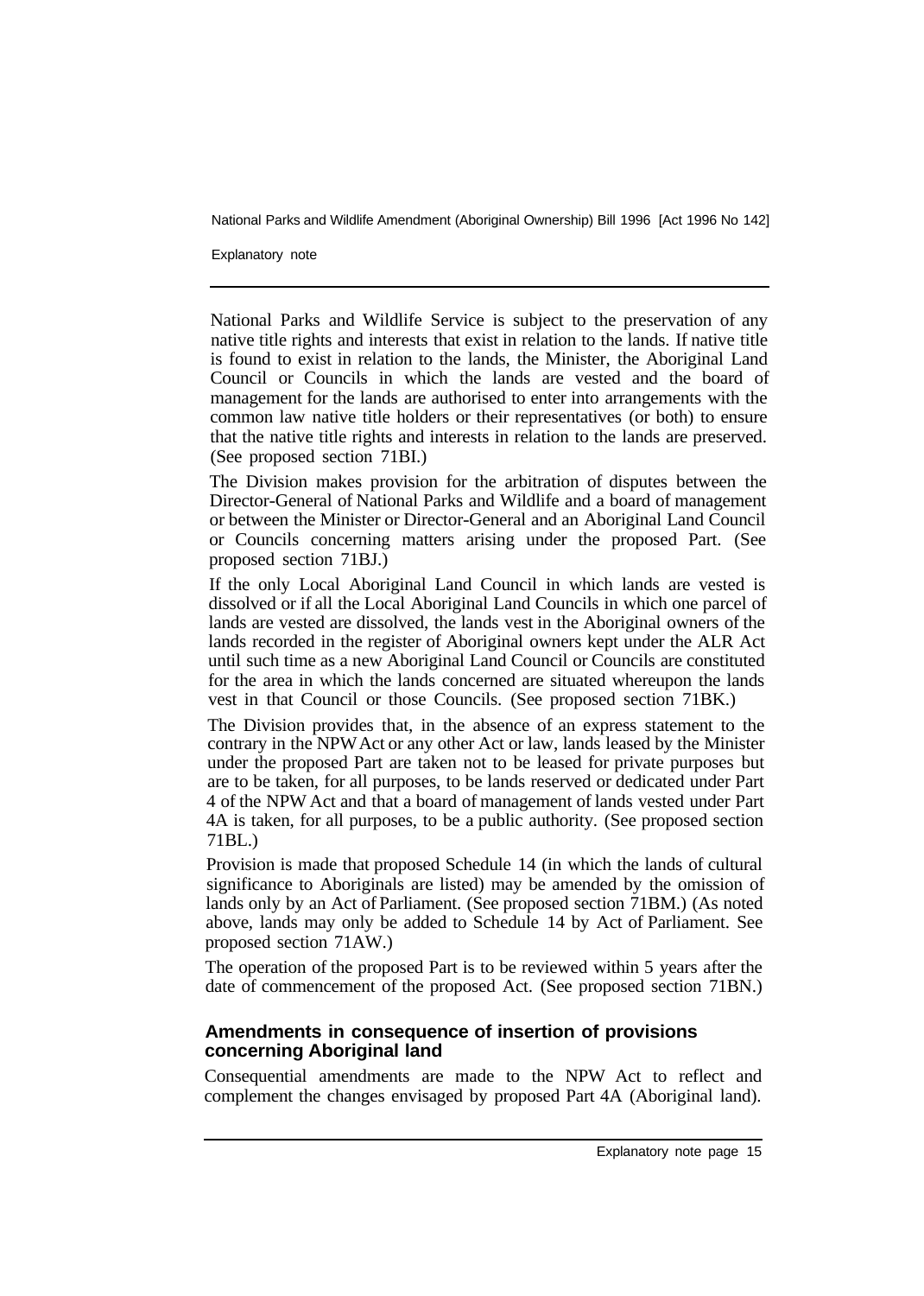Explanatory note

For example, provision is made for the National Parks and Wildlife Advisory Council to provide the Minister with advice concerning the terms of proposed leases negotiated under the proposed Part and for the Minister to enter into such leases as a corporation sole. Other amendments deal with such matters as the care, control and management of lands vested in Aboriginal Land Councils by boards of management appointed under the proposed Part, the taking of animals or plants from lands reserved or dedicated under the proposed Part by Aboriginals for domestic, ceremonial or cultural purposes, the preparation of plans of management for such lands, the making of payments into and from the National Parks and Wildlife Fund in respect of such lands and the acquisition of lands for addition to areas reserved or dedicated under Part 4A. (See Schedule 1 [1]–[20], [22]–[33] and [36]–[46].)

Provision is also made for the making of regulations of a savings or transitional nature in consequence of the enactment of the proposed Act, and transitional matters. (See Schedule 1 [47] and [48].)

# **Transfer of relics**

The proposed Act inserts a new provision (proposed section 85A) that authorises the Director-General (who is the authority for the protection of relics, a term that includes Aboriginal remains) to dispose of relics that are the property of the Crown:

- by returning them to Aboriginal owners who are entitled and willing to accept possession of them in accordance with Aboriginal tradition, or •
- by otherwise dealing with them in accordance with any reasonable directions of the Aboriginal owners, or •
- if there are no Aboriginal owners—by transferring them to a person, or a person of a class, prescribed by the regulations for safekeeping. •

Aboriginal owners to whom relics are returned in accordance with proposed section 85A are entitled to deal with the relics in accordance with Aboriginal tradition. The regulations may make provision for the manner of resolution of disputes about the entitlement of Aboriginal owners to possession of relics for the purposes of the proposed provision. (See Schedule 1 [34].)

Section 90 (1) of the NPW Act that, among other things, makes it an offence to knowingly destroy, deface or damage a relic, or to cause or permit this to be done, does not apply with respect to a relic that is dealt with in accordance with Aboriginal tradition under proposed section 85A. (See Schedule 1[35].)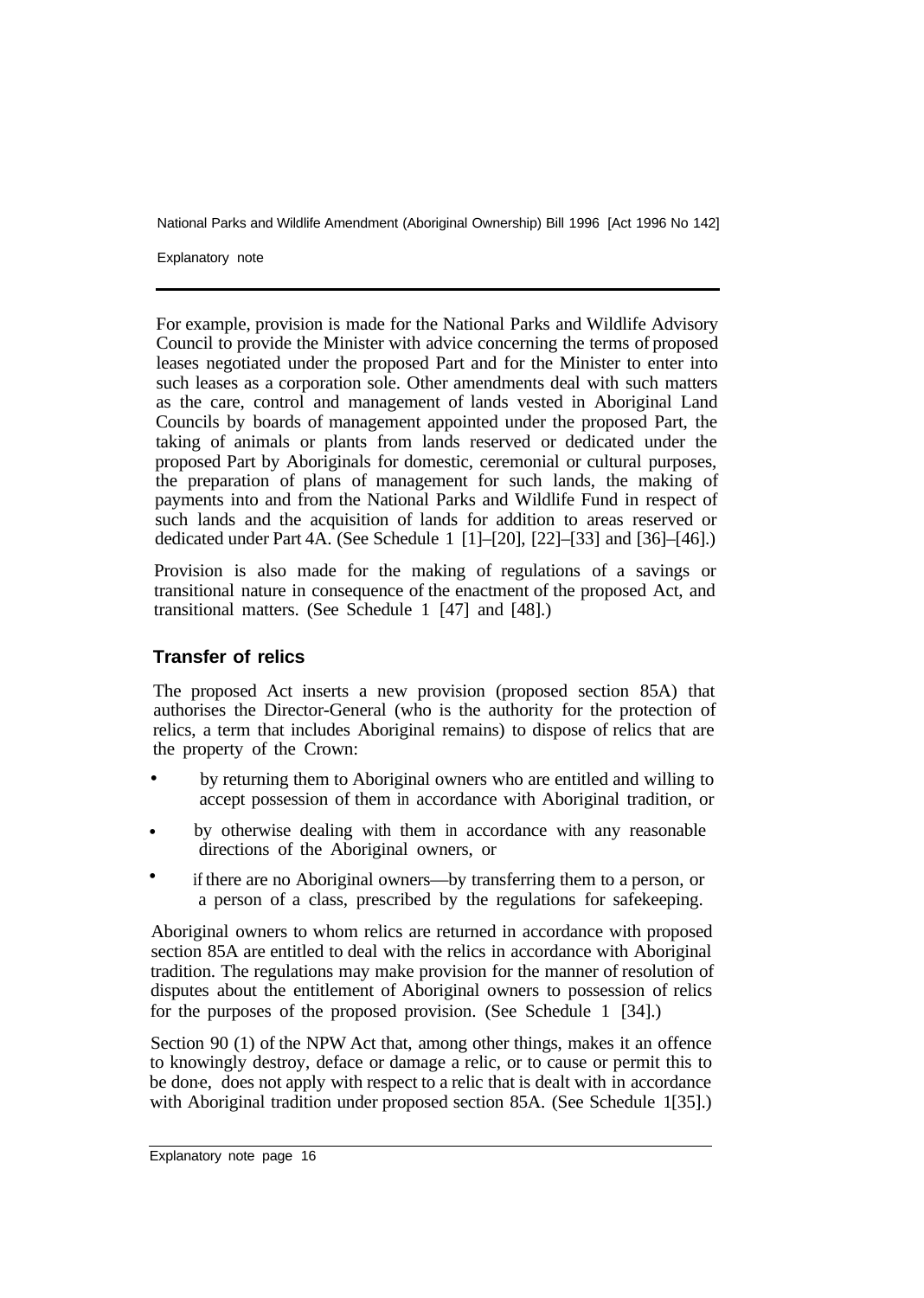Explanatory note

#### **Additional members of National Parks and Wildlife Advisory Council**

The proposed Act amends Schedule 7 (The Council) to increase the membership of the National Parks and Wildlife Advisory Council from 13 to 15 members by making provision for the appointment of 2 Aboriginals selected by the Minister administering the NPW Act from nominees of the New South Wales Aboriginal Land Council. A consequential amendment is also made to the Schedule. (See Schedule  $1[49]-[5]$ .)

# **Schedule 2 Amendment of Aboriginal Land Rights Act 1983**

# **Functions of Aboriginal Land Councils**

The functions of Local Aboriginal Land Councils and the New South Wales Aboriginal Land Council are expanded to enable the Councils:

- to negotiate with the Minister administering the NPW Act concerning the acquisition and lease of lands listed in Schedule 14 (Lands of cultural significance to Aboriginals) to the NPW Act, and •
- to submit proposals to the Director-General of National Parks and Wildlife for the listing in Schedule 14 to the NPW Act of other lands that are reserved and dedicated under that Act as lands of cultural significance to Aboriginals, and •
- to negotiate the lease under the NPW Act of lands of nature conservation value that are granted to the Councils under the ALR Act. •

Aboriginal Land Councils are required, when exercising functions in relation to lands that are leased under Part 4A (Aboriginal land) of the NPW Act to act in the best interests of the Aboriginals who are entered in the register of Aboriginal owners as the owners of the lands concerned. (See Schedule 2 [2]–[5] and the note below as to the register of Aboriginal owners. See also Schedule 2 [l] for definitions of *Aboriginal owners* and *NPW Act*.)

# **Grant of Crown lands having nature conservation value**

The proposed Act inserts a new provision (proposed section 36A) in the ALR Act in relation to lands that:

are the subject of a claim by one or more Aboriginal Land Councils under the ALR Act, and •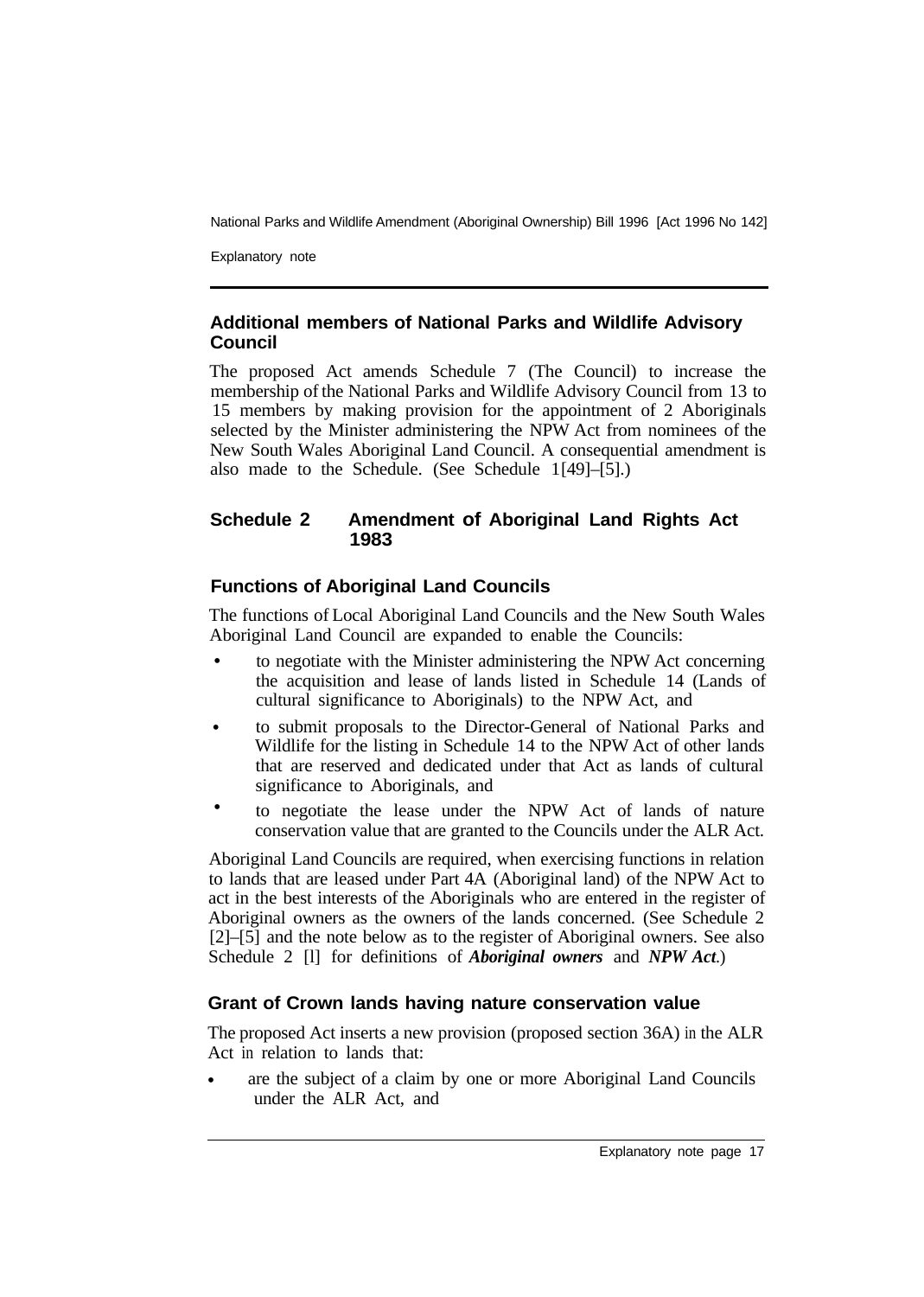Explanatory note

the Crown Lands Minister is satisfied would be claimable Crown lands except for the fact that they are needed, or likely to be needed, for the essential public purpose of nature conservation. •

If the claimant Aboriginal Land Council or Councils agree to negotiate a lease of the lands to the Minister administering the NPW Act, to the reservation or dedication of the lands under that Act and to hold the lands under and in accordance with the requirements of that Act, the Crown Lands Minister is empowered to grant a claim to the lands under the ALR Act. (See Schedule  $2[6]$ .)

A transitional provision is inserted to enable the Crown Lands Minister to deal, in accordance with proposed section 36A, with certain claims to Crown lands that have not been finally determined when that section commences. (See Schedule  $2[141]$ .)

#### **Register of Aboriginal owners**

The proposed Act inserts Part 8A (proposed sections 49–49G in the ALR Act. (See Schedule 2<sup>[9]</sup>, and Schedule 2<sup>[1]</sup> as to the definition of *Aboriginal owners.)* 

The proposed Part revises a current provision dealing with the appointment and functions of the Registrar so that the Registrar may exercise functions as required under the ALR Act and other legislation (such as the NPW Act). (See proposed section 49.) (Schedule 2 [10] makes a consequential amendment.)

Certain definitions are provided for the purposes of the Part. (See proposed section 49A.)

The proposed Part requires the Registrar to keep, in one or more parts, a register of Aboriginal owners of land. Entries of Aboriginals may be made in the register only in relation to Aboriginals who:

- are directly descended from the original Aboriginal inhabitants of the cultural area in which the land concerned is situated, and
- have a cultural association with the land deriving from the traditions, observances, customs, beliefs or history of the original Aboriginal inhabitants, and
- have consented to being included in the register.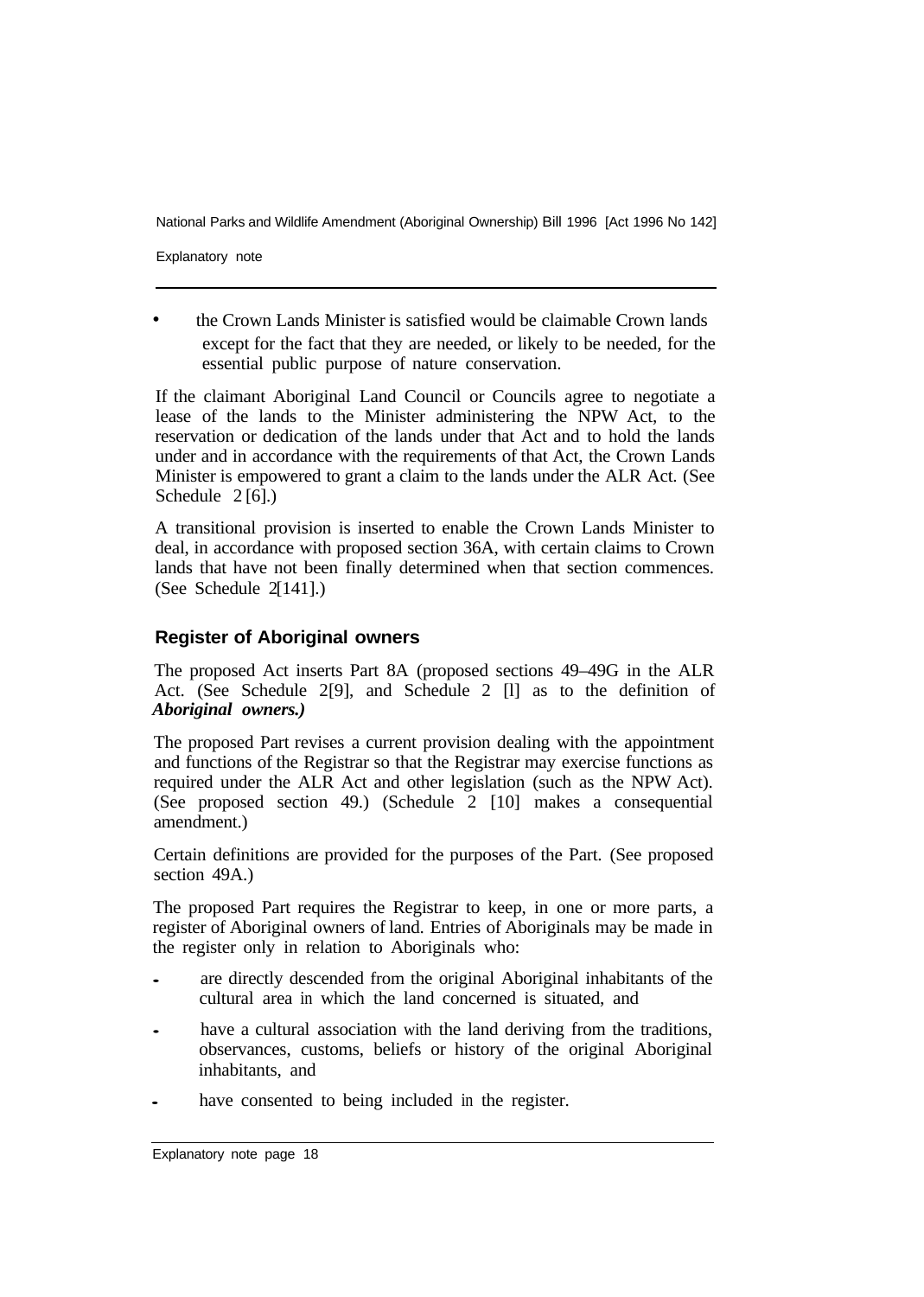Explanatory note

In the first instance, the Registrar is required to give priority to the identification and entry in the register of Aboriginals who have a cultural association with the lands listed in Schedule 14 (Lands of cultural significance to Aboriginals) to the NPW Act. (See proposed sections 49B and 49C.)

Any Aboriginal may make a request for the entry of the name of an Aboriginal (with that person's consent) in the register. (See proposed section 49D.)

The Minister administering the NPW Act may require the Registrar to open parts of the register for the purpose of entering the names of Aboriginals who have a cultural association with specified lands (such as, for example, lands of nature conservation value that are the subject of a land claim under the ALR Act or lands recommended by the Minister administering the NPW Act for listing in Schedule 14 to that Act). Aboriginals or Aboriginal Land Councils may also request the Registrar to open a part of the register to enter the names of Aboriginals who have a cultural association with land specified in the request. (See proposed section 49E.)

Provision is made for the making of requests for the rectification of the register, for appeals to the Land and Environment Court against decisions of the Registrar regarding such requests and for the Registrar to refer requests for the entry or omission of matter in or from the register or concerning other questions arising under the proposed Part to that Court. (See proposed sections 49F and 49G and the note below concerning the amendment of the *Land and Environment Court Act 1979* contained in Schedule 3 to this Bill.)

# **Consequential amendments**

The proposed Act also makes certain consequential amendments to ensure that Aboriginal Land Councils are able to exercise their new functions and to specify which provisions of the ALR Act do, or do not, apply to lands held by Aboriginal Land Councils under the new arrangements under the ALR and NPW Acts. In this regard:

- Section 38 (Purchase, lease etc of property) is amended to make it clear that land dealt with under Part 4A of the NPW Act may vest in more than one Local Aboriginal Land Council. (See Schedule 2[7].)
- Section 40AB (Disposal of land reserved or dedicated under NPW Act restricted) is inserted to make it clear that lands that are vested in Aboriginal Land Councils under the NPW Act may be dealt with only